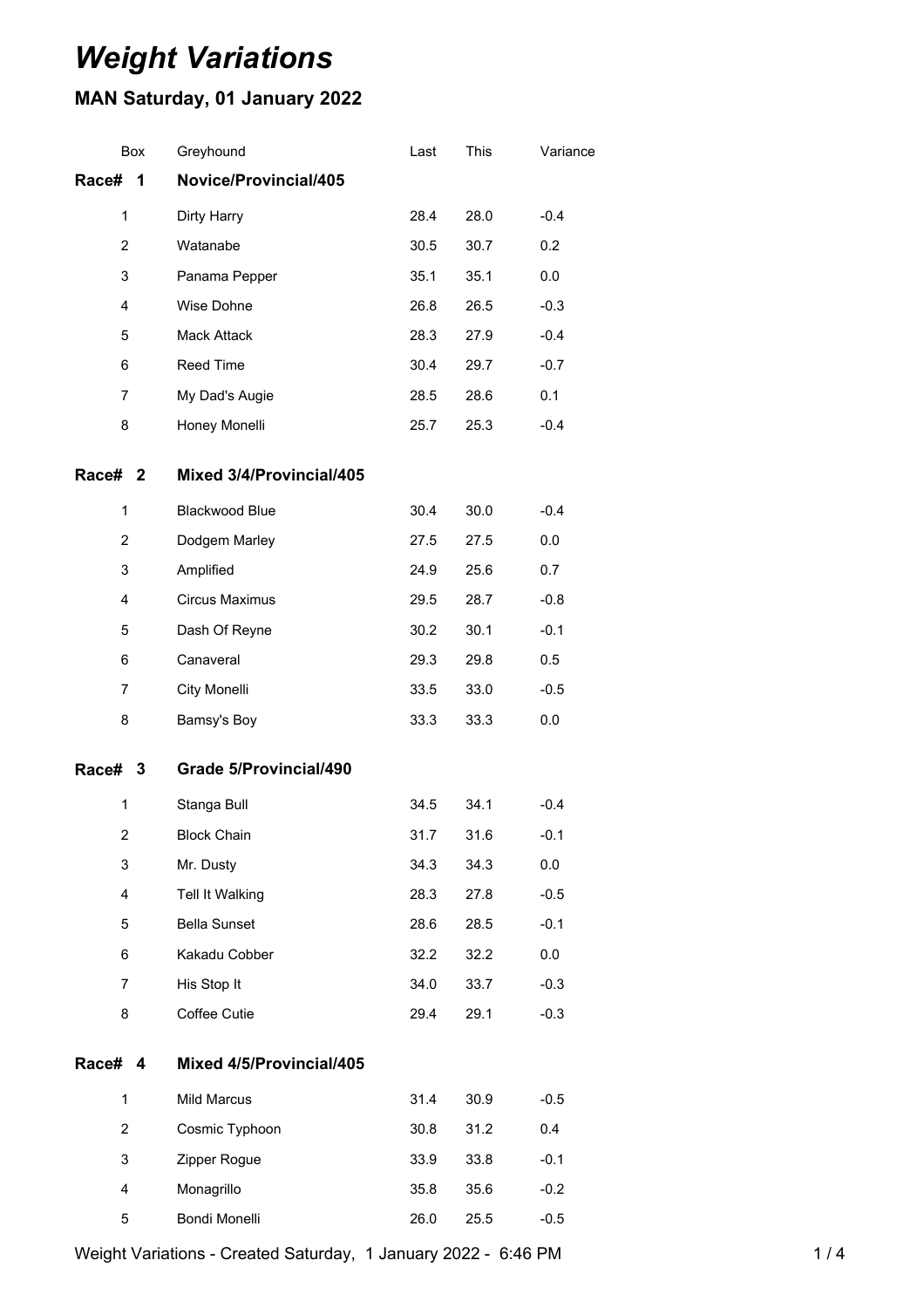## **MAN Saturday, 01 January 2022**

|         | Box            | Greyhound                       | Last | <b>This</b> | Variance |
|---------|----------------|---------------------------------|------|-------------|----------|
|         | 6              | Sydney Monelli                  | 30.8 | 30.6        | $-0.2$   |
|         | 7              | <b>Burning Passion</b>          | 27.8 | 27.4        | $-0.4$   |
|         | 8              | Remi Monelli                    | 26.0 | 25.3        | $-0.7$   |
| Race#   | -5             | Free For All (s)/Provincial/405 |      |             |          |
|         | 1              | Sunset Piper                    | 28.6 | 28.1        | $-0.5$   |
|         | $\overline{c}$ | Fernando Star                   | 31.6 | 31.4        | $-0.2$   |
|         | 3              | Submariner                      | 34.5 | 34.5        | 0.0      |
|         | 4              | <b>Bones Mccoy</b>              | 32.2 | 32.2        | 0.0      |
|         | 5              | Steampunk Wolf                  | 31.8 | 31.2        | $-0.6$   |
|         | 6              | <b>Blackpool Flash</b>          | 30.4 | 30.2        | $-0.2$   |
|         | 7              | Valachi                         | 31.0 | 31.5        | 0.5      |
|         | 8              | Jimmy's Decision                | 31.4 | 31.5        | 0.1      |
| Race# 6 |                | Grade 5/Provincial/405          |      |             |          |
|         | 1              | West On Soho                    | 29.6 | 29.4        | $-0.2$   |
|         | $\overline{c}$ | Max Flash                       | 31.7 | 31.8        | 0.1      |
|         | 3              | Blackwood Bro                   | 32.0 | 32.0        | 0.0      |
|         | 4              | Dandalup Jett                   | 30.7 | 30.4        | $-0.3$   |
|         | 5              | Matsuyama                       | 32.8 | 32.4        | $-0.4$   |
|         | 6              | Give The Nod                    | 33.9 | 34.4        | 0.5      |
|         | 9/7            | West On Spice                   | 29.2 | 29.2        | 0.0      |
|         | 8              | Dinkydi Lilly                   | 27.3 | 27.7        | 0.4      |
| Race#   | 7              | Free For All (s)/Provincial/490 |      |             |          |
|         | 1              | Quartararo                      | 30.5 | 30.6        | 0.1      |
|         | $\overline{c}$ | Hazy Flash                      | 35.1 | 35.1        | 0.0      |
|         | 3              | West On Brae                    | 32.8 | 32.5        | $-0.3$   |
|         | 4              | Super Zoom Jake                 | 31.7 | 31.8        | 0.1      |
|         | 6              | Hazlehurst                      | 29.7 | 29.3        | $-0.4$   |
|         | 7              | Energetic                       | 34.0 | 34.0        | 0.0      |
|         | 8              | Speed Missile                   | 27.7 | 27.4        | $-0.3$   |
| Race#   | -8             | Mixed 4/5/Country/405           |      |             |          |
|         | 1              | Spolly Bear                     | 27.3 | 27.4        | 0.1      |
|         | $\overline{2}$ | John Dutton                     | 35.0 | 35.1        | 0.1      |
|         | 3              | Wise Dorper                     | 25.4 | 25.3        | $-0.1$   |
|         | 4              | West On Fever                   | 33.7 | 33.6        | $-0.1$   |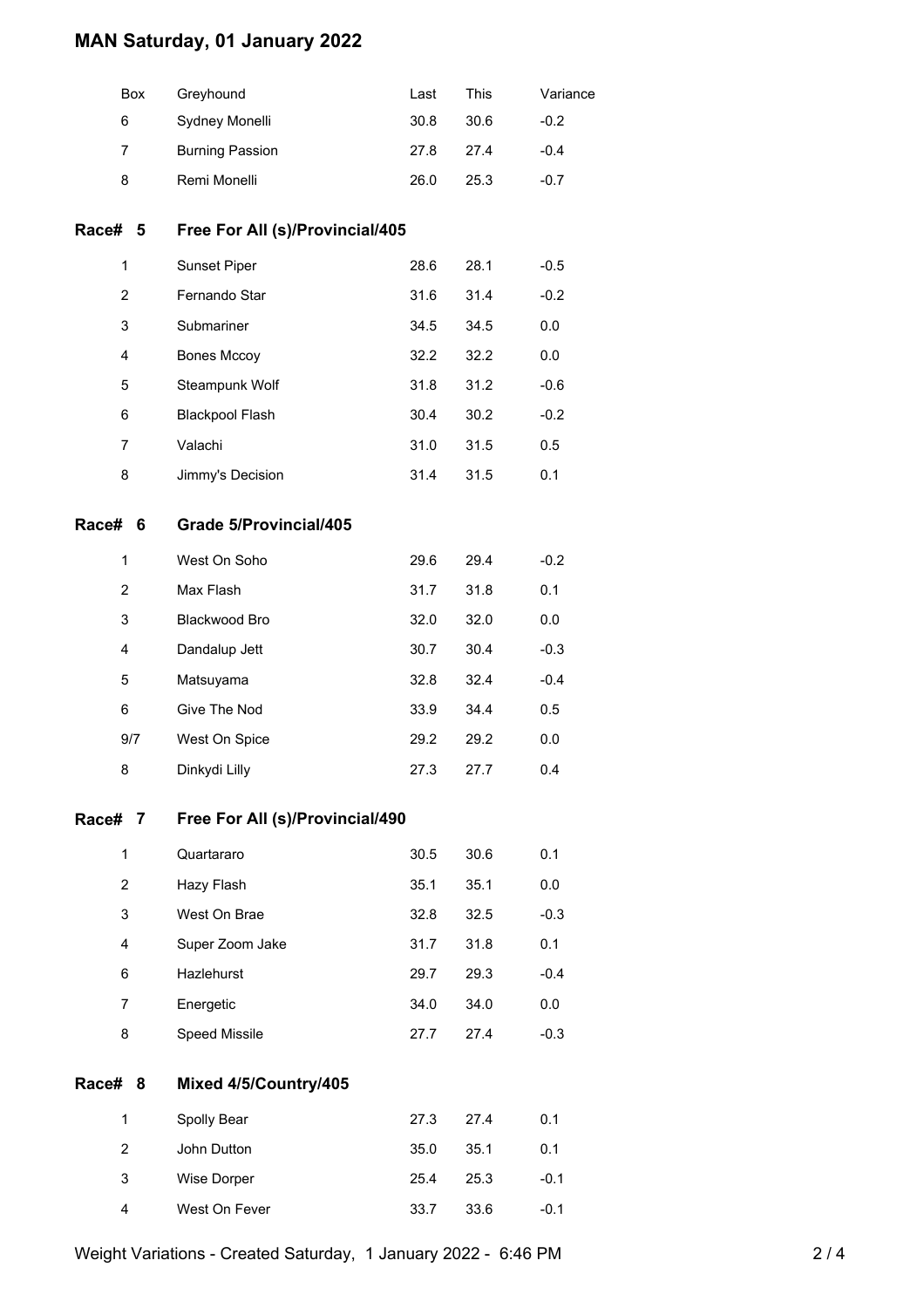## **MAN Saturday, 01 January 2022**

|                 | Box            | Greyhound                 | Last | This | Variance |
|-----------------|----------------|---------------------------|------|------|----------|
|                 | 5              | Chloe's The Boss          | 30.8 | 30.2 | $-0.6$   |
|                 | 6              | Cosmic Fernando           | 27.0 | 27.0 | 0.0      |
|                 | 7              | Phantom Monelli           | 37.2 | 36.8 | $-0.4$   |
|                 | 8              | Impact Mac                | 34.2 | 33.6 | $-0.6$   |
| Race# 9         |                | Grade 6/Country/302       |      |      |          |
|                 | 1              | Hotham Monelli            | 30.8 | 30.6 | $-0.2$   |
|                 | $\overline{2}$ | Akakios                   | 31.6 | 32.2 | 0.6      |
|                 | 3              | Wild Tony                 | 32.6 | 32.6 | 0.0      |
|                 | 4              | Hello I'M Texas           | 34.1 | 33.9 | $-0.2$   |
|                 | 5              | Rage On Luka              | 30.3 | 30.0 | $-0.3$   |
|                 | 6              | Van Mac Filo              | 36.5 | 35.8 | $-0.7$   |
|                 | $\overline{7}$ | West On Nero              | 29.4 | 29.1 | $-0.3$   |
|                 | 8              | Vegas Rules               | 31.6 | 31.7 | 0.1      |
| <b>Race# 10</b> |                | Novice/Provincial/490 (1) |      |      |          |
|                 | 1              | Fired Up Karl             | 35.3 | 35.4 | 0.1      |
|                 | 3              | Maximum Demand            | 34.0 | 33.2 | $-0.8$   |
|                 | 4              | Lavishly                  | 29.7 | 29.4 | $-0.3$   |
|                 | 6              | <b>Chasing Pearls</b>     | 28.2 | 28.3 | 0.1      |
|                 | 7              | <b>Circuit Hassler</b>    | 33.8 | 33.4 | $-0.4$   |
|                 | 8              | Pepper Queen              | 31.1 | 30.8 | $-0.3$   |
| Race# 11        |                | Novice/Provincial/490 (2) |      |      |          |
|                 | $\mathbf{1}$   | Citizen Cyril             | 35.7 | 35.8 | 0.1      |
|                 | $\overline{2}$ | Ratanui Lewy              | 29.3 | 29.2 | $-0.1$   |
|                 | 3              | Valcony Warrior           | 30.3 | 30.5 | 0.2      |
|                 | 4              | Ice Angel                 | 27.7 | 27.6 | $-0.1$   |
|                 | 6              | West On Atlas             | 36.7 | 36.3 | $-0.4$   |
|                 | 7              | Lil Miss Olive            | 28.4 | 28.4 | 0.0      |
|                 | 8              | <b>Stick To Bricks</b>    | 33.4 | 32.7 | $-0.7$   |
| <b>Race# 12</b> |                | Mixed 5/6/Country/302     |      |      |          |
|                 | 1              | Hello I'M Ricky           | 30.2 | 30.4 | 0.2      |
|                 | $\overline{2}$ | Oakley Charger            | 36.9 | 37.0 | 0.1      |
|                 | 3              | Dodgem Lacy               | 25.3 | 25.1 | $-0.2$   |
|                 | 4              | <b>Blue Girl</b>          | 24.1 | 24.3 | 0.2      |
|                 | 5              | <b>Pitstop Prince</b>     | 32.8 | 32.4 | $-0.4$   |